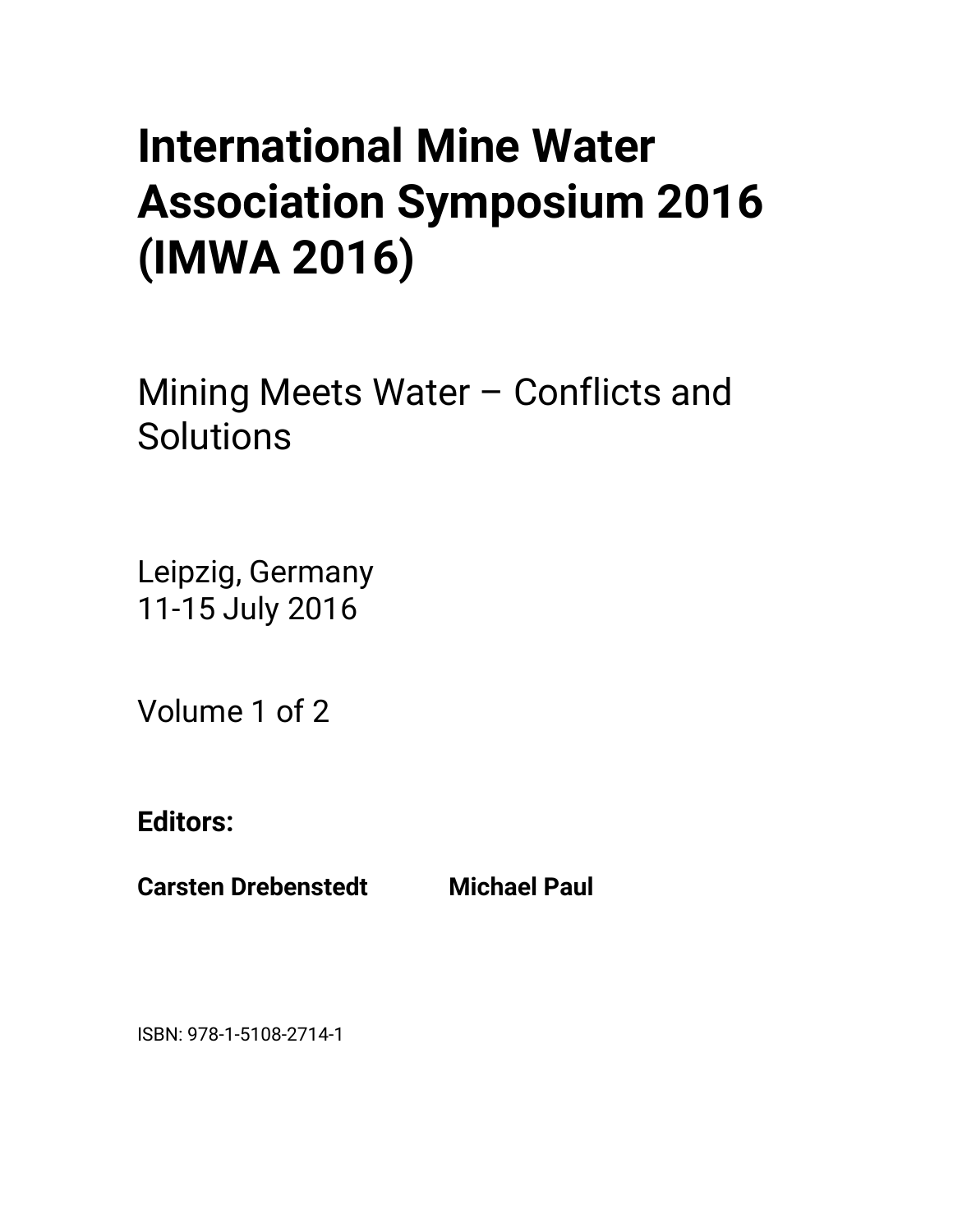**Printed from e-media with permission by:** 

Curran Associates, Inc. 57 Morehouse Lane Red Hook, NY 12571



**Some format issues inherent in the e-media version may also appear in this print version.** 

Copyright© (2016) by International Mine Water Association - IMWA All rights reserved.

Printed by Curran Associates, Inc. (2016)

For permission requests, please contact International Mine Water Association - IMWA at the address below.

International Mine Water Association - IMWA c/o Itasca Denver, Inc. 143 Union Blvd. Suite 525 Lakewood, CO 80228 USA

Phone: +1 303 969-8033 Fax: +1 303 969-8357

Secretariat@IMWA.info

### **Additional copies of this publication are available from:**

Curran Associates, Inc. 57 Morehouse Lane Red Hook, NY 12571 USA Phone: 845-758-0400 Fax: 845-758-2633 Email: curran@proceedings.com Web: www.proceedings.com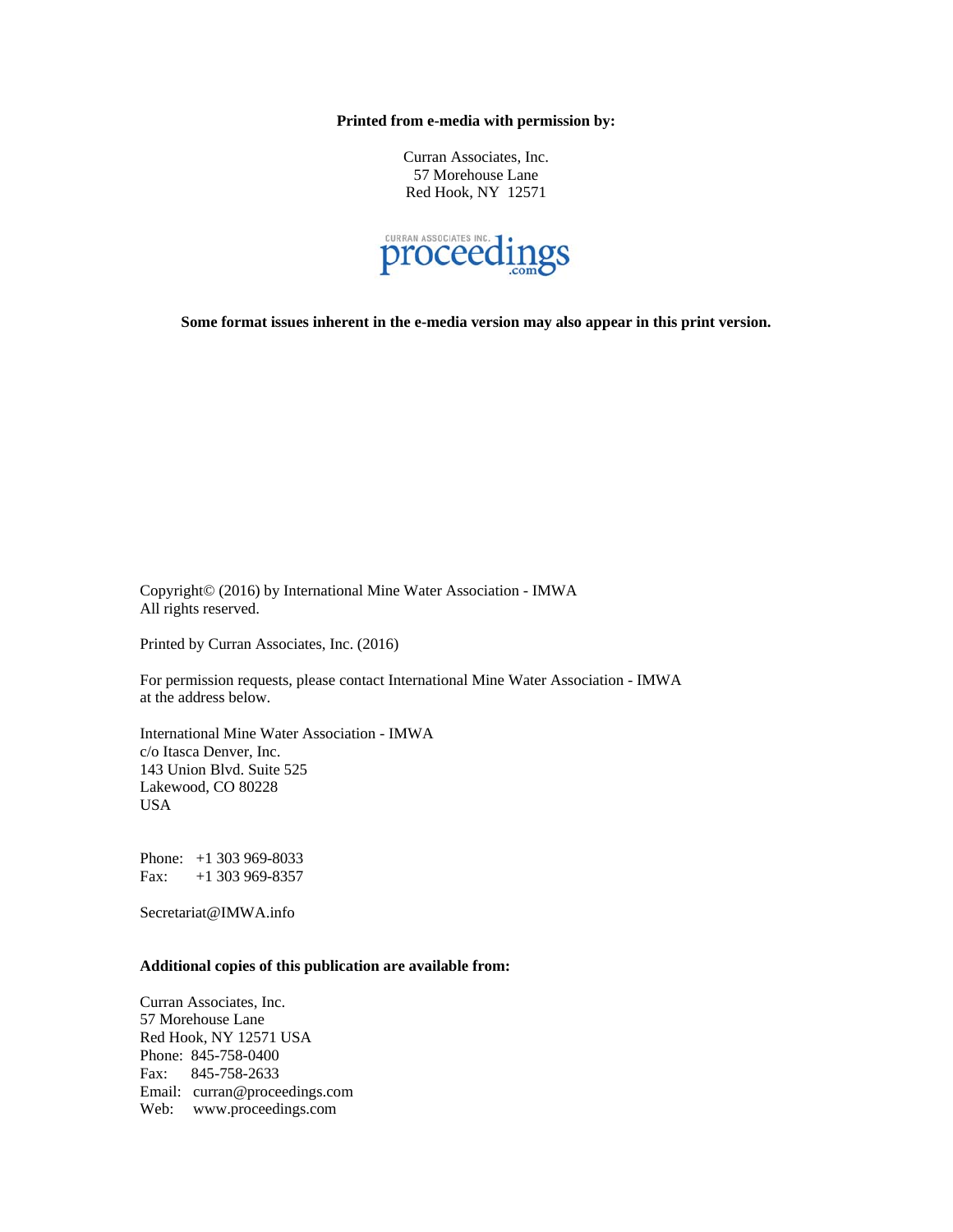# **TABLE OF CONTENTS**

## **VOLUME 1**

| K. Zschiedrich, E. Scholz, F.-C. Benthaus                                                                                                                                                   |  |
|---------------------------------------------------------------------------------------------------------------------------------------------------------------------------------------------|--|
| M. Paul                                                                                                                                                                                     |  |
| D. Nordstrom                                                                                                                                                                                |  |
| Mine Water As a Resource - Innovative Solutions and Concepts for the Mine Water Management in Modern<br>M. Worsa-Kozak, M. Czop                                                             |  |
| M. Struzina, T. Koch                                                                                                                                                                        |  |
| H. Prommer                                                                                                                                                                                  |  |
| K. Knoller, M. Schubert, C. Jeschke, N. Hoth                                                                                                                                                |  |
| J. Opitz, W. Timms                                                                                                                                                                          |  |
| Pulling Together Mine Water Management Across Site & Business for Performance: Principles, Business Role &<br>T. Kennedy                                                                    |  |
| A. Baisley, S. Pearce, M. O'Kane                                                                                                                                                            |  |
| Cumulative Groundwater Impact of Mining in the Kalahari Manganese Field and the Need for a Strategic                                                                                        |  |
| M. Zingelmann, A. Bittner, F. Winker, M. Muresan, J. Ellerton, T. Harck<br>P. Schneider, U. Nilius, A. Lammel, A. Schmitt, A. Schmitt                                                       |  |
| C. Drebenstedt                                                                                                                                                                              |  |
| J. Bongaerts                                                                                                                                                                                |  |
| Environmental Risk Mitigation Resulting from Implementation of Mine Water Treatment Technologies<br>M. Wiesner, A. Zgorska, P. Zawartka, C. Klinger                                         |  |
| F. Werner, J. Meber, U. Seeger, M. Struzina                                                                                                                                                 |  |
| G. Ruhland, C. Wolkersdorfer                                                                                                                                                                |  |
| Environmental Risk Caused by High Salinity Mine Water Discharges from Active and Closed Mines Located in<br>A. Zgorska, L. Trzaski, M. Wiesner                                              |  |
| Kenyan-German Centre of Excellence for Mining, Environmental Engineering and Resource Management                                                                                            |  |
| K. Too, A. Ndegwa, H. Boga, U. Feistel, T. Grischek, J. Bongaerts<br>The Waves of Change in Water Resource Management & the Rising Challenge for Water Professionals: Calling<br>T. Kennedy |  |
| G. Touche                                                                                                                                                                                   |  |
| D. Xu, S. Peng, S. Xiang, Y. He, L. Xu                                                                                                                                                      |  |
| C. Wolkersdorfer, L. Shongwe, C. Schmidt                                                                                                                                                    |  |
| Q. Wu, S. Liu, Y. Zeng                                                                                                                                                                      |  |
| Stable Isotope Techniques as a Tool in Hydrogeological Conceptualisation of Ayazmant Mine Site (NW Turkey) 127<br>M. Ekmekci, S. Acikel, U. Sumer                                           |  |
| Investigations in a Closed Mining Area in China - Challenges of Limited Datasets and Understanding of                                                                                       |  |
| L. Pu, N. Hoth, C. Freese, C. Drebenstedt                                                                                                                                                   |  |
| M. Goode, E. Hayes<br>C.-J. Schulz                                                                                                                                                          |  |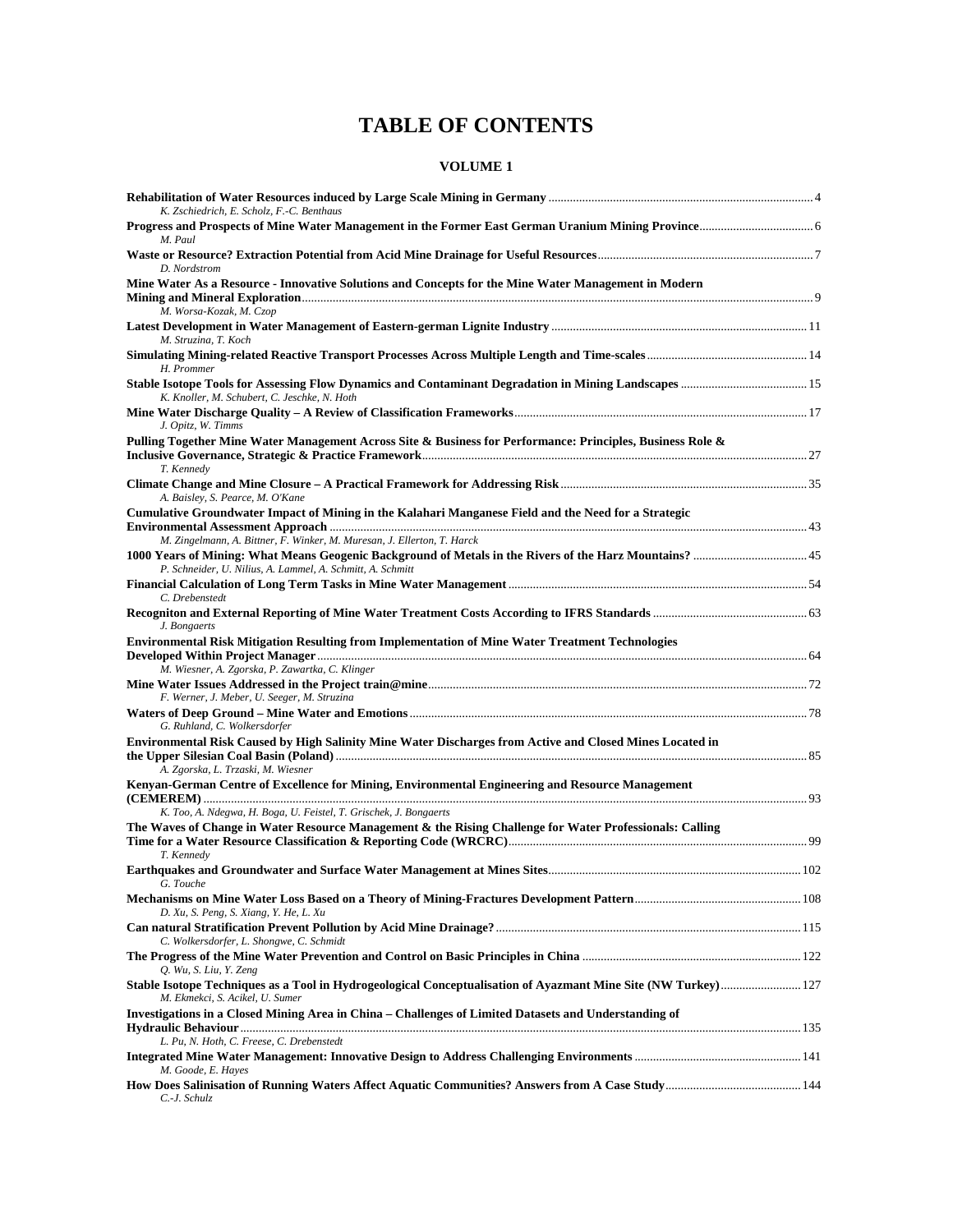| F. Bilek, F. Moritz, S. Albinus<br>Open Cast Mines As River Sediment and Pollutant Sinks. The Example Mulde Reservoir (East Germany)  159<br>F. Junge, M. Schultze                            |  |
|-----------------------------------------------------------------------------------------------------------------------------------------------------------------------------------------------|--|
| C. Nhantumbo, R. Larsson, M. Larson, D. Juizo, K. Persson                                                                                                                                     |  |
| W. Schafer, J. Barber, M. Contreras, J. Tellez                                                                                                                                                |  |
| U. Uhlig, S. Radigk, W. Uhlmann, V. Preub, T. Koch                                                                                                                                            |  |
| C. Falagan, J. Sanches-Espana, I. Yusta, D. Johnson                                                                                                                                           |  |
| K. Joehnk. W. Uhlmann                                                                                                                                                                         |  |
| I. Prikryl, M. Kabrna                                                                                                                                                                         |  |
| M. Strzodka, R. Claus, V. Preuss, K. Thurmer, K. Viertel                                                                                                                                      |  |
| B. Merkel, G. Scholz, W. Rabe, D. Claub, W. Gent                                                                                                                                              |  |
| D. Dimitrakopoulos, E. Vasileiou, N. Stathopoulos, S. Dimitrakopoulou                                                                                                                         |  |
|                                                                                                                                                                                               |  |
| M. Schultze, D. Castendyk, K. Wendt-Potthoff, J. Sanchez-Espana, B. Boehrer<br>Quantification of Acidity Deposition in the Sediment of a Former Lignite Mining Lake in the Wackersdorf Mining |  |
| W. Schafer, M. Alte, M. Bauer, T. Soll, S. Peiffer                                                                                                                                            |  |
| K. Wendt-Potthoff, B. Scharf, B. Boehrer, C. Volkner, J. Tittel, J. Merkt                                                                                                                     |  |
| Validation of Springer Pit Lake Water Balance and Water Quality Model, Mount Polley Mine, British Columbia,                                                                                   |  |
| P. Beddoes, M. Herrell, J. Vandenberg, J. Richards, R. Millar, K. McMahen                                                                                                                     |  |
| Causes of an Distinct Metalimnic Oxygen Gradient in the Pit Lake Senftenberger See in Summer 2013 As a Case                                                                                   |  |
| W. Uhlmann, K. Zimmermann, S. Mix, B. Nixdorf, O. Totsche<br>E. Nixdorf, B. Boehrer                                                                                                           |  |
| X. Lopez                                                                                                                                                                                      |  |
| C. Koch, K. Mazur                                                                                                                                                                             |  |
| T. Grischek, U. Feistel, J. Ebermann, F. Musche, S. Bruntsch, W. Uhlmann                                                                                                                      |  |
| J. Dockrey, B. Mattson                                                                                                                                                                        |  |
| R. Gautama, G. Kusuma                                                                                                                                                                         |  |
| B. Merkel                                                                                                                                                                                     |  |
|                                                                                                                                                                                               |  |
| T. Kirchner, N. Marsh, B. Mattson<br>Advanced Customisable Leach Columns (ACLC) - A New Kinetic Testing Method to Predict AMD risks by                                                        |  |
| S. Pearce, J. Pearce                                                                                                                                                                          |  |
| Estimation of Pyrite Weathering in Lusatian Lignite Open Cast Mines Using Geochemical Investigation Methods324<br>W. Uhlmann, Y. Lindig, T. Koch, I. Arnold                                   |  |
| J. Dent, T. Rotting, M. Williams                                                                                                                                                              |  |
| S. Sjoberg, B. Allard, J. Rattray, V. Sjoberg, S. Karlsson                                                                                                                                    |  |
| J. Zielke-Olivier, D. Vermeulen                                                                                                                                                               |  |
| Surface Paste Disposal of High-Sulfide Tailings at Neves-Corvo – Evaluation of Environmental Stability and                                                                                    |  |
| R. Verburg, M. Oliveira                                                                                                                                                                       |  |
| Control of Acid Mine Drainage by Managing Oxygen Ingress Into Waste Rock Dumps at Bituminous Coal Mines                                                                                       |  |
| J. Pope, P. Weber, W. Olds<br>Identification of Major Point Sources in the Severely Contaminated Alum Shale Area in Kvarntorp, Sweden 372<br>K. Ahlgren, M. Backstrom                         |  |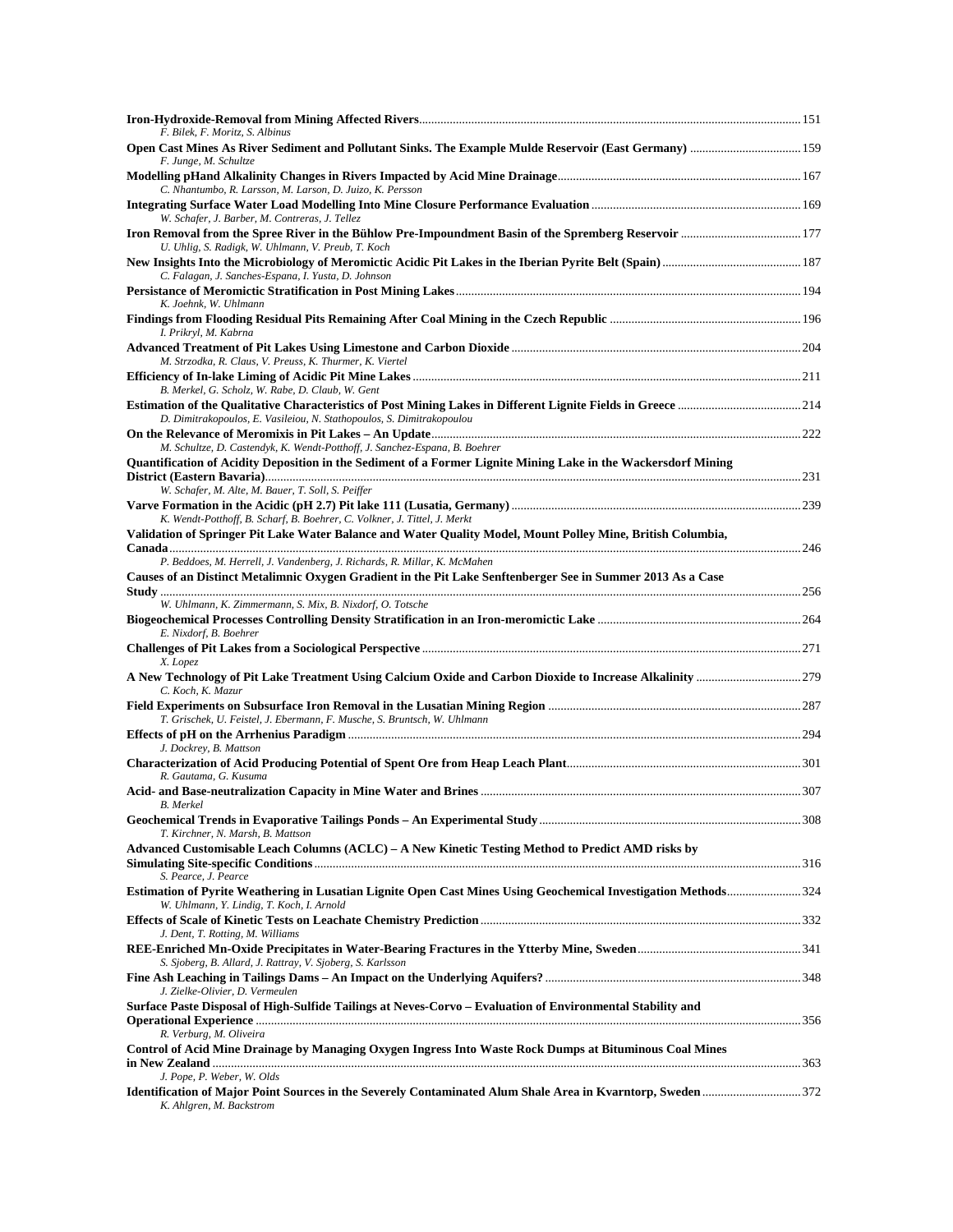| E. Khayrulina                                                                                                                                                                                 |     |
|-----------------------------------------------------------------------------------------------------------------------------------------------------------------------------------------------|-----|
| P. Saksa, J. Sorsa                                                                                                                                                                            |     |
| E. Fosso-Kankeu, A. Manyatshe, A. Munyai, F. Waanders                                                                                                                                         |     |
| R. Johnson, W. Dam, S. Campbell, V. Noel, S. Bone, J. Bargar, J. Dayvault                                                                                                                     |     |
| T. Karlsson, P. Kauppila                                                                                                                                                                      |     |
| T. Kgari, Y. Wyk, H. Coetzee, M. Dippenaar                                                                                                                                                    |     |
| J. Declercq, D. Tait, R. Bowell                                                                                                                                                               |     |
| N. Kruse, A. Mackey                                                                                                                                                                           |     |
| Assessment of the Influence of Coal Mining on Groundwater Quality: Case of Masisi Village in the Limpopo                                                                                      |     |
|                                                                                                                                                                                               |     |
| A. Nephalama, C. Muzerengi<br>J. Riera, M. Olias, C. Ruiz-Canovas, F. Macias, L. Galvan                                                                                                       |     |
|                                                                                                                                                                                               |     |
| V. Zhiteneva, J. Brune, H. Mischo, J. Weyer, A. Simon, D. Lipson                                                                                                                              |     |
| Magnesium and Aluminum Sulfates in Salt Efflorescences from Acid Mine Drainage in the Iberian Pyrite Belt<br>T. Valente, J. Gande, M. Torrel                                                  |     |
| D.-K. Lee, Y.-W. Cheong                                                                                                                                                                       |     |
| T. Rude, M. Reich                                                                                                                                                                             |     |
| Deploying Oil & Gas Drilling Techniques with Dewatering Well Placement Technology (DWPt) in Open Pit and                                                                                      |     |
| M. Boland, A. Rowland, M. Bester, C. Cintolesi, J. Dowling                                                                                                                                    |     |
|                                                                                                                                                                                               |     |
| A. Johnstone, D. Kriel, D. Vermeulen                                                                                                                                                          |     |
| S. Schwank                                                                                                                                                                                    |     |
| Wellbore Skin in Mine Dewatering and Drinking Water Supply: Field Observation, Mineralogy and Hydraulic                                                                                       |     |
| C. Weidner, G. Houben, M. Halisch, S. Kaufhold, J. Sander, M. Reich, C. Menz                                                                                                                  |     |
| M. Ekmekci, H. Yazicigil                                                                                                                                                                      |     |
| Hydrogeological Exploration and Field Tests on Vacuum Wells in Overburden Sediments for Determination and                                                                                     |     |
| B. Heinrich, M. Struzina, S. Knopke, S. Peine                                                                                                                                                 |     |
| D. Hagedorn, N. Hoth, H. Mwagalanyi                                                                                                                                                           |     |
| The Significance of Ground Water Flow Modelling Study for Simulation of Open Cast Mine Dewatering and                                                                                         | 503 |
| J. Szczepinski<br>Linking Waste Rock Dump Construction and Design with Seepage Geochemistry: an Integrated Approach Using                                                                     |     |
|                                                                                                                                                                                               |     |
| S. Pearce, B. Dobchuk, R. Shurniak, J. Song, D. Christensen                                                                                                                                   |     |
| G. Beale, T. Syaifullah, D. Saepulloh, S. Daley                                                                                                                                               |     |
| S. Swanson, L. Breckenridge, M. Leduc                                                                                                                                                         |     |
| A. Simon, N. Hoth, C. Drebenstedt, P. Jolas                                                                                                                                                   |     |
|                                                                                                                                                                                               |     |
| P. Kauppila, T. Kauppila, K. Turunen, A. Pasanen, M. Wahlstrom, H. Punkkinen, T. Karlsson, M. Raisanen, L. Solismaa, A.<br>Tornivaara, C. Larkins, E. Merta, E. Niemelainen, J. Laine-Ylijoki |     |
| Surface Water Management and Encapsulation of Mine Waste to Reduce Water Pollution from Frongoch Mine,                                                                                        |     |
| P. Edwards, T. Williams, P. Stanley                                                                                                                                                           |     |
| Environmental Remediation of Abandoned Mines in Portugal - Balance of 15 Years of Activity and New                                                                                            |     |
| E. Carvalho, C. Diamantino, R. Pinto                                                                                                                                                          |     |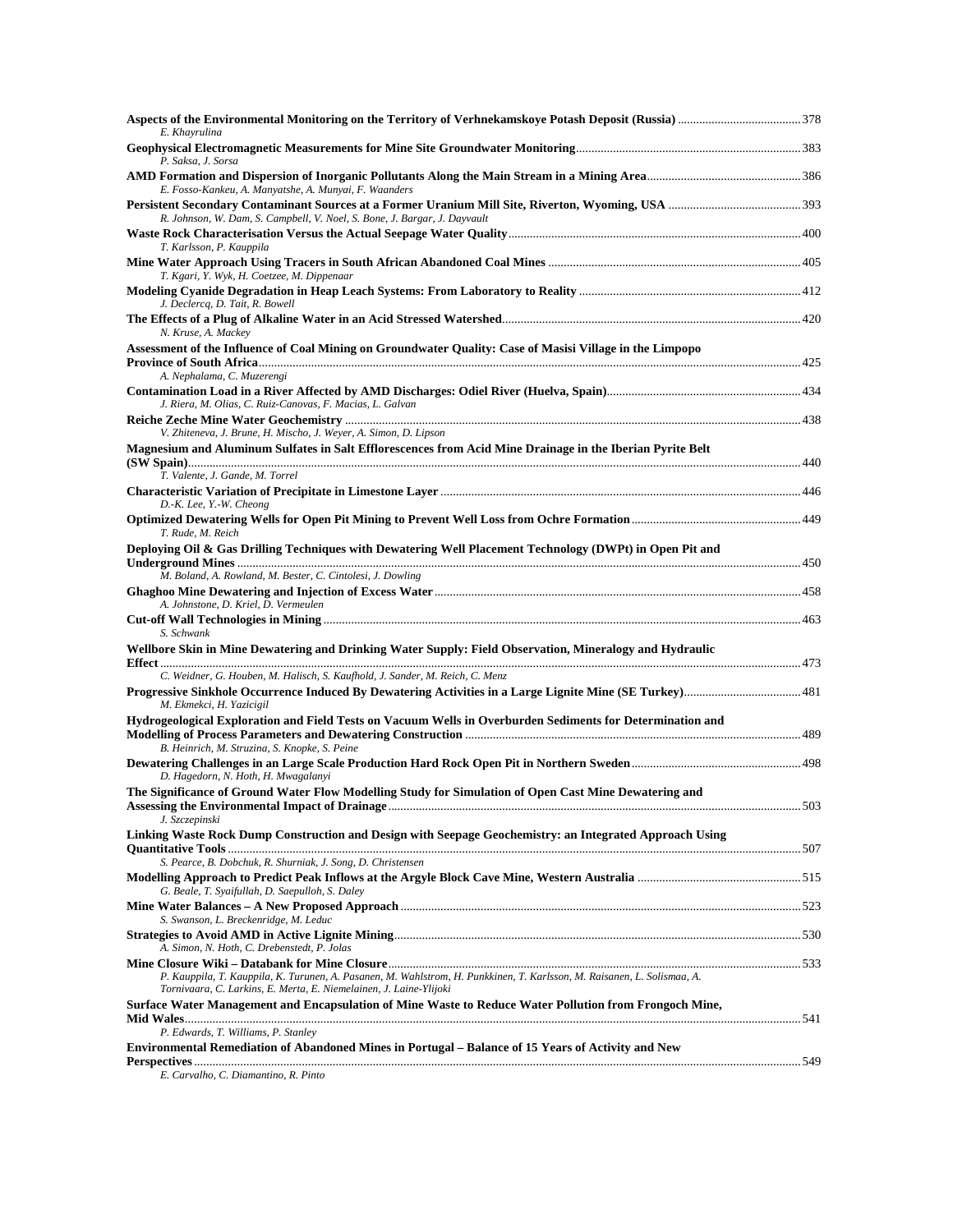| Surface Water Monitoring in a Mining Impacted Drainage Basin with Particular Reference to Bio-monitoring of                                                                       |  |
|-----------------------------------------------------------------------------------------------------------------------------------------------------------------------------------|--|
|                                                                                                                                                                                   |  |
| T. Metschies, H. Muller, S. Skriewe, M. Paul, A. Nowak, R. Sieland                                                                                                                |  |
|                                                                                                                                                                                   |  |
| P. Goerke-Mallet, C. Melchers, A. Muterthies                                                                                                                                      |  |
| Implementation of the Rehabilitation Operational Strategy for the flooded Opencast Mine Tamnava-West Field573                                                                     |  |
| V. Pavlovic, D. Ignjatovic, T. Subaranovic                                                                                                                                        |  |
| M. Blanchette, M. Lund, R. Stoney, D. Short, C. Harkin                                                                                                                            |  |
| G. Gzyl, D. Banks, P. Younger, M. Glodniok, N. Burnside, B. Garzon, A. Skalny                                                                                                     |  |
| Risk-based Regional Scale Screening of Groundwater Contamination from Abandoned Mining Sites in Serbia -                                                                          |  |
|                                                                                                                                                                                   |  |
| N. Atanackovic, V. Dragisic, V. Zivanovic, J. Strbacki, S. Ninkovic                                                                                                               |  |
| United Nations Development Programme (UNDP); Detailed Technical Design for Acid Mine Water Treatment in                                                                           |  |
|                                                                                                                                                                                   |  |
| N. Linder, M. Mackenbach, J. Novak                                                                                                                                                |  |
|                                                                                                                                                                                   |  |
| F. Musche, S. Paufler, T. Grischek, W. Uhlmann                                                                                                                                    |  |
| M. Muller                                                                                                                                                                         |  |
| H. Coetzee                                                                                                                                                                        |  |
| Experience of Mine Water Quality Evolution at Abandoned Uranium Mines in Germany and the Czech Republic  631<br>M. Paul, N. Rapantova, J. Wlosok, M. Licbinska, U. Jenk, J. Meyer |  |
| Pycnocline Dynamics in an Abandoned and Flooded MineStyle Template - How to Write a 6 Page Full Paper for                                                                         |  |
| G. Wieber, F. Enzmann, M. Kersten                                                                                                                                                 |  |
| A. Ordonez, R. Alvarez, J. Loredo                                                                                                                                                 |  |
| N. Daniels, N. Sullivan, J. Bowman                                                                                                                                                |  |
| R. Johnson, S. Morrison, S. Morris, A. Tigar, W. Dam, J. Dayvault                                                                                                                 |  |
| A 3D Numerical Model to Assess the Performance of the Reclamation Measures for an Abandoned Mine Site  655<br>M.-P. Ethier, B. Bussiere, M. Aubertin, S. Broda                    |  |
| Long-Term Remediation of Acid Mine Drainage from Abandoned Coal Mine Using Integrated (Anaerobic and                                                                              |  |
| N. Novhe, H. Coetzee, B. Yibas, M. Atanasova, R. Netshitungulwana, M. Molebogang, M. Tlou                                                                                         |  |
|                                                                                                                                                                                   |  |
| P. Lourens, D. Vermeulen, F. Fourie, J. Haumann                                                                                                                                   |  |
| Investigation of the Effects of Groundwater Resurgence and Subsequent Exfiltration of Ferrous Groundwater                                                                         |  |
| R. Schlottmann, H. Mansel, L. Luckner                                                                                                                                             |  |

### **VOLUME 2**

| Geochemical and Microbial Conditions of a Lignite Coal Spoil and Overburden Area in Middle Germany and      |  |
|-------------------------------------------------------------------------------------------------------------|--|
|                                                                                                             |  |
| S. Willscher, M. Schaum, J. Goldammer, D. Knippert, D. Kuhn, H. Ihling, T. Schaarschmidt                    |  |
|                                                                                                             |  |
| C. Nilsson, S. Karlsson, V. Sjoberg, T. Kronhelm                                                            |  |
|                                                                                                             |  |
| S. Siren, C. Maurice, L. Alakangas                                                                          |  |
|                                                                                                             |  |
| W. Schafer                                                                                                  |  |
| Preliminary Results from Experiments with Cement Slurries to Control Acid Mine Drainage in Waste Rocks from |  |
|                                                                                                             |  |
| M. Sephton, J. Webb                                                                                         |  |
|                                                                                                             |  |
| A. Banning, P. Schutte-Bestek                                                                               |  |
|                                                                                                             |  |
| R. Benedicta, F. Christophe, D. Jean-Pierre, V. Mathieu, P. Daniel                                          |  |
|                                                                                                             |  |
| L. Hahnel                                                                                                   |  |
|                                                                                                             |  |
| C. Diamantino, E. Carvalho, R. Pinto                                                                        |  |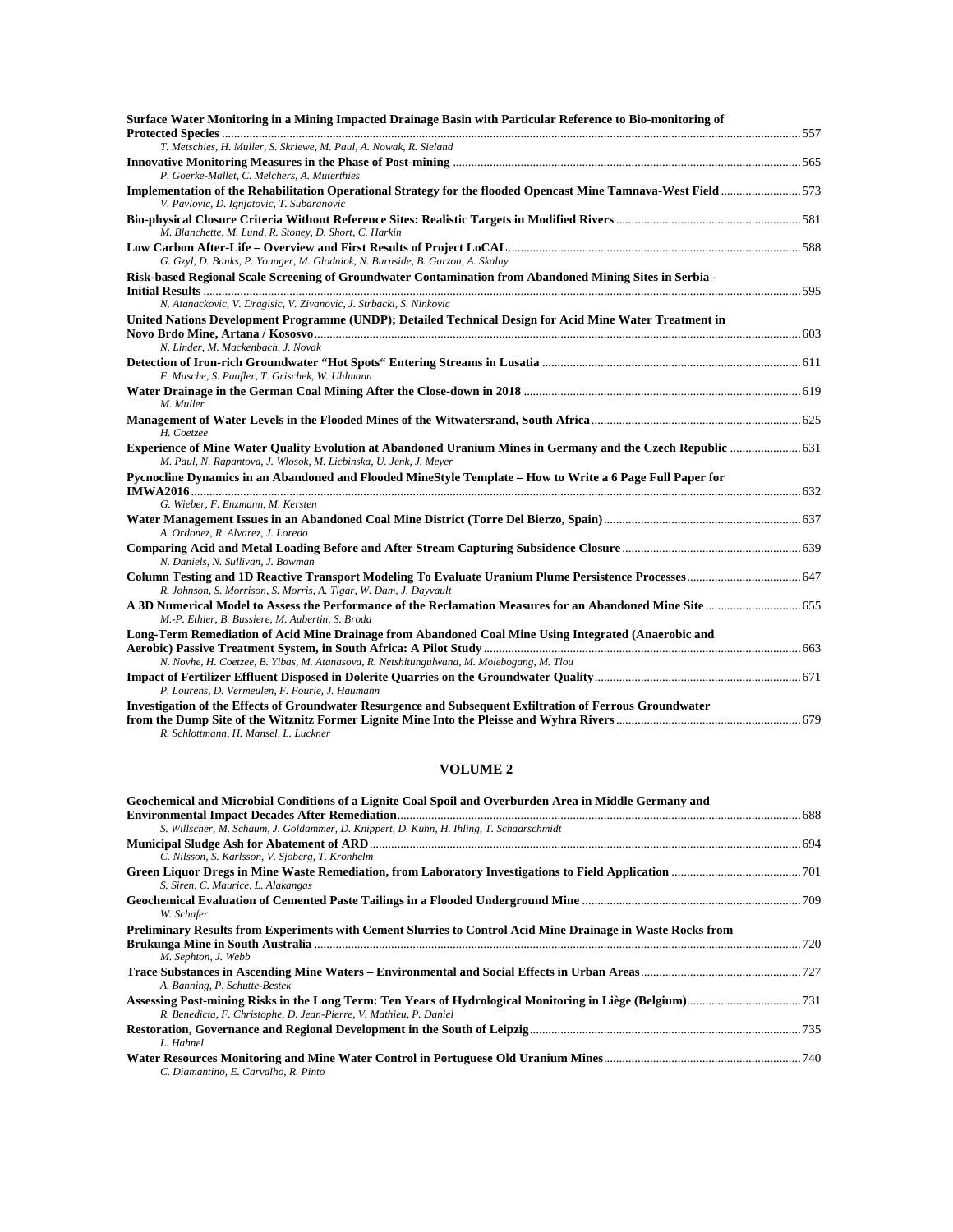| Derivation of Natural Background Values for Groundwater in Conjunction with the Remediation of a Sandstone-                     |  |
|---------------------------------------------------------------------------------------------------------------------------------|--|
| M. Frenzel, K. Nindel, S. Eulenberger, U. Jenk, M. Paul                                                                         |  |
| A Conceptual Surface Model for Rehabilitation of Nyala Mine Terrain and Improvement of the Pit Lake Safety                      |  |
| S. Mhlongo, F. Amponsah-Dacosta                                                                                                 |  |
|                                                                                                                                 |  |
| E. Khayrulina, V. Khmurchik, N. Maksimovich                                                                                     |  |
| Reduction of Seepage Outflow from Potash Tailings Piles by Improvement of Greening: Results of a Hydrological                   |  |
| C. Hildmann, L. Rosel, B. Zimmermann, D. Knoche, W.-D. Hartung, F. Benthaus                                                     |  |
|                                                                                                                                 |  |
| S. Willscher, L. Jablonski, D. Mirgorodski, D. Ollivier, D. Merten, J. Wittig, G. Buchel                                        |  |
| B. Johnson, A. Santos, C. Falagan, R. Jones, B. Grail, R. Holanda, S. Hedrich                                                   |  |
| T. Genty, B. Bussier, M. Paradie, C. Neculita                                                                                   |  |
| Microbial Communities in Passive Remediation Systems at Three Abandoned Coal Mine Sites in the United                           |  |
| C. Falagan, I. Smail, B. Grail, D. Johnson                                                                                      |  |
| Performance Review of an Operational Reducing Alkalinity Producing System (RAPS) Treating Coal Mine                             |  |
|                                                                                                                                 |  |
| I. Smail, P. Thorn<br>Baffle Curtain Installation to Enhance Treatment Efficiency for Operational Coal Mine Water Treatment     |  |
|                                                                                                                                 |  |
| S. Chamberlain, A. Moorhouse                                                                                                    |  |
| M. Raisanen, M. Bomberg, J. Makinen                                                                                             |  |
| P. Upreti, G. Tangyie, K. Huddersman, I. Smail                                                                                  |  |
| Extreme Recovery Membrane Process and Zero Liquid Discharge Low Temperature Crystallization for Treating                        |  |
|                                                                                                                                 |  |
| M. Man, X. Yin, Z. Zhou, B. Sparrow, S. Lee, M. Frank                                                                           |  |
| R. Hedin, B. Hedin                                                                                                              |  |
| Performance of Synthesized Hybrid Hydrogel Nanocomposite Applied for the Removal of Metal Ions from                             |  |
| E. Fosso-Kankeu, H. Mittal, F. Waanders, S. Ray                                                                                 |  |
| Feasibility Study on Seepage Water Treatment at a Uranium TMF Site by Ion Exchange and Ferric Hydroxide                         |  |
|                                                                                                                                 |  |
| A. Kassahun, J. Laubrich, M. Paul                                                                                               |  |
| C. Drebenstedt, Y. Agafonov, G. Fedorov                                                                                         |  |
|                                                                                                                                 |  |
| E.-T. Tolonen, T. Luukkonen, H. Runtti, J. Ramo, U. Lassi                                                                       |  |
| L. Fernandez-Rojo, C. Casiot, A. Desoeuvre, C. Braungardt, E. Torres, P. Le Pape, G. Morin, V. Tardy, E. Resongles, S. Delpoux, |  |
| J. Boisson, G. Grapin, M. Hery                                                                                                  |  |
| R. Pinto, Z. Oliveira, C. Diamantino, E. Carvalho                                                                               |  |
| Treatment of Seepage Water from a Tailings Pond of Uranium Mining: Column Tests with a Novel                                    |  |
| D. Burghardt, J. Richter, E. Simon, S. Reichel, E. Janneck, J. Laubrich                                                         |  |
| Advanced Chemical Oxidation for Arsenic Treatment at a Flooded Uranium Mine with a Bio-geochemically                            |  |
|                                                                                                                                 |  |
| M. Paul, A. Kassahun, K. Sommer, J. Meyer, L. Braun                                                                             |  |
| E. Nariyan, M. Sillanpaa, C. Wolkersdorfer                                                                                      |  |
|                                                                                                                                 |  |
| H. Christenson, J. Pope, D. Trumm, B. Uster, N. Newman, M. Young                                                                |  |
| L. Sartz, M. Backstrom                                                                                                          |  |
|                                                                                                                                 |  |
| D. Lopes, M. Sillanpaa, C. Wolkersdorfer                                                                                        |  |
| M. Gast, H.-J. Kochen, V. Zarrach                                                                                               |  |
|                                                                                                                                 |  |
| A. Gomez-Arias, J. Castillo, E. Heerden, D. Vermeulen                                                                           |  |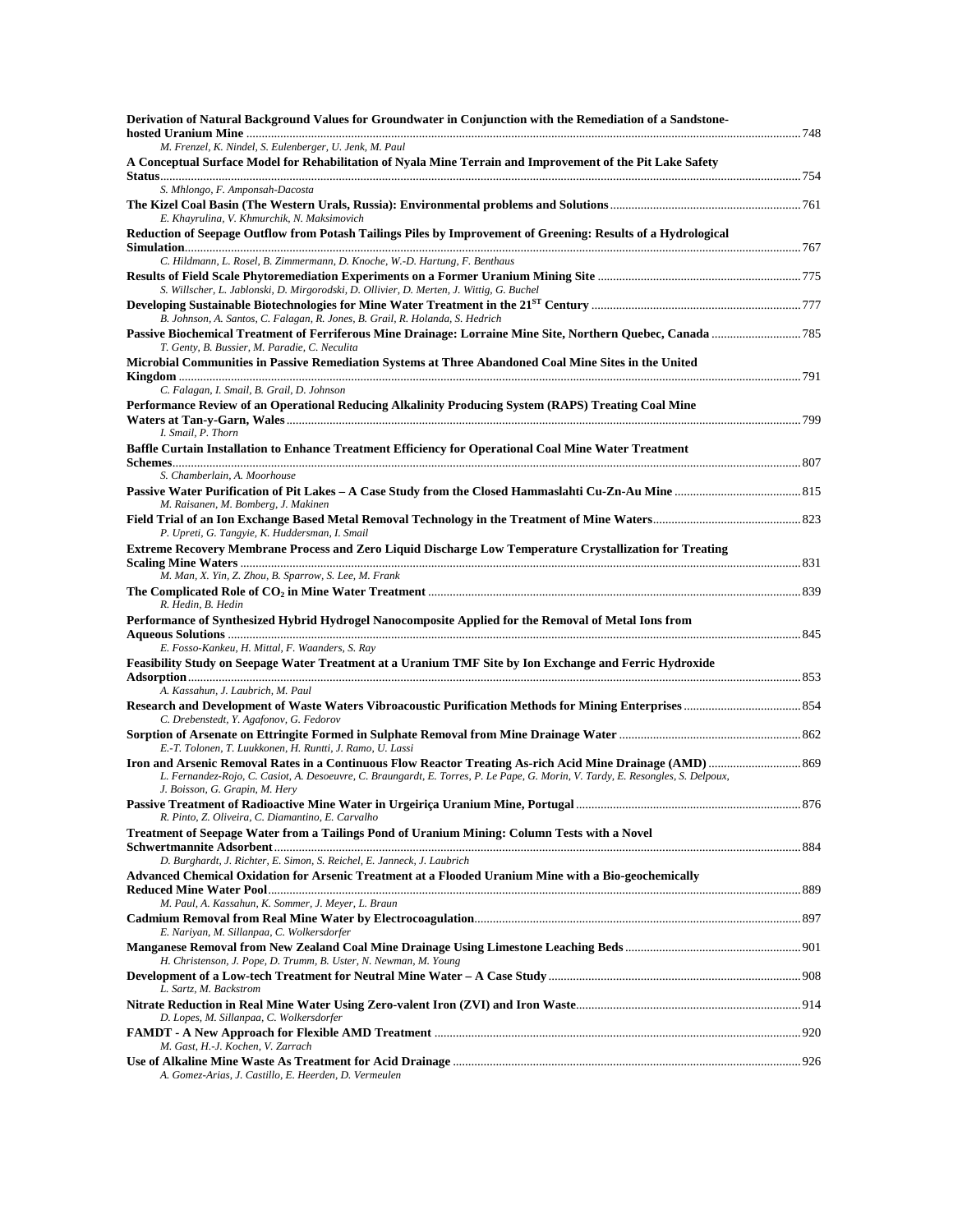| T. Hamai, Y. Sato, K. Kojima, T. Miura, K. Hayashi, T. Sakakibara, K. Hatsuya, M. Kobayashi, N. Masuda, K. Takamoto, M.                                                              |  |
|--------------------------------------------------------------------------------------------------------------------------------------------------------------------------------------|--|
| Sowanaka, T. Sakata                                                                                                                                                                  |  |
| C. Hildmann, R. Schopke, M. Walko, K. Mazur                                                                                                                                          |  |
| L. Figueroa, L. Landkamer, D. Drennan, J. Sharp, I. Lee                                                                                                                              |  |
| R. Hille, N. Mooruth, T. Marais, N. Naidoo, G. Moss, S. Harrison, R. Muhlbauer                                                                                                       |  |
|                                                                                                                                                                                      |  |
| A. Gerth, A. Hebner, F.-C. Benthaus<br>Characteristics and Treatment of Mine Water from Three Historical Coal Workings in Yorkshire, UK:                                             |  |
| R. Perry, A. Dudeney, B. Chan                                                                                                                                                        |  |
| A. Qureshi, Y. Jia, C. Maurice, B. Ohlander                                                                                                                                          |  |
| The Use of Limestone as a Strategy to Remove Sulphate from Mine Waters with Suphate Concentrations Below<br>A. Silva, V. Leao                                                        |  |
| E. Fosso-Kankeu, F. Waanders, E. Maloy, B. Steyn                                                                                                                                     |  |
| Y. Cheong, G. Yim, S. Ji, C. Oh, J. Ahn, E. Seo                                                                                                                                      |  |
| Removal of Oxoanions From Water: Comparison of a Novel Schwertmannite Adsorbent and an Iron Hydroxide                                                                                |  |
| E. Simon, D. Burghardt, J. Richter, S. Reichel, E. Janneck                                                                                                                           |  |
|                                                                                                                                                                                      |  |
| A. Bogush, C. Dabu, V. Tikhova, L. Campos, J. Stegemann, G. Anoshin                                                                                                                  |  |
| M. Klug, E. Janneck, S. Reichel, S. Peiffer                                                                                                                                          |  |
| Microbial Community Dynamics During the Biochemical Treatment of Acid Mine Drainage Under Three<br>Y. Vasquez, M. Escobar, C. Neculita, Z. Arbeli, F. Roldan                         |  |
| Comparative Genomic Analysis of Acidophilic Iron Oxidizing Bacteria from a Pilot Plant for the Microbial                                                                             |  |
| Remediation of AMD Water: Insights into Strategies for Speciation and Metabolic Adaptation to Life at Low pH                                                                         |  |
| M. Muhling, S. Ullrich, A. Poehlein, M. Voitel, A. Drechsel, B. Erler, J. Tischler, C. Gonzalez, D. Holmes, M. Schlomann                                                             |  |
| J. Heim, K. Bachmann, A. Rahfeld, R. Mockel, S. Schopf, J. Gutzmer, M. Schlomann                                                                                                     |  |
|                                                                                                                                                                                      |  |
| M. Arnold, J. Makinen, M. Salo, M. Bomberg                                                                                                                                           |  |
| S. Stasik, K. Wendt-Potthoff                                                                                                                                                         |  |
| A. Opitz, M. Becker, S. Harrison, J. Broadhurst                                                                                                                                      |  |
| N. Eisen, M. Schlomann, S. Schopf                                                                                                                                                    |  |
| Acid Mine Water Treatment Using Novel Acidophilic Iron-Oxidizing Bacteria of the Genus "Ferrovum": Effect of                                                                         |  |
| R. Jwair, J. Tischler, E. Janneck, M. Schlomann                                                                                                                                      |  |
| Environmental Parameters As Drivers of Bacterial Communities Responsible for Arsenic Removal from Acid<br>V. Tardy, C. Casiot, L. Fernandez-Rojo, E. Resongles, A. Desoevre, M. Hery |  |
| S. Gourdier, C. Vong, B. Bazargan-Sabet                                                                                                                                              |  |
| C. Wang                                                                                                                                                                              |  |
| W. Mayes, A. Jarvis                                                                                                                                                                  |  |
| L. Breckenridge, B. Fisher, M. Leduc                                                                                                                                                 |  |
| W. Sui, B. Yang                                                                                                                                                                      |  |
| Monitoring and numerical simulation of water inrush pathway caused by coal mining above karstic confined                                                                             |  |
| Y. Sun, Z. Xu                                                                                                                                                                        |  |
| A. Wijdeveld, T. Evens, J. Pennekamp                                                                                                                                                 |  |
| S. Hontzsch, S. Zeibig                                                                                                                                                               |  |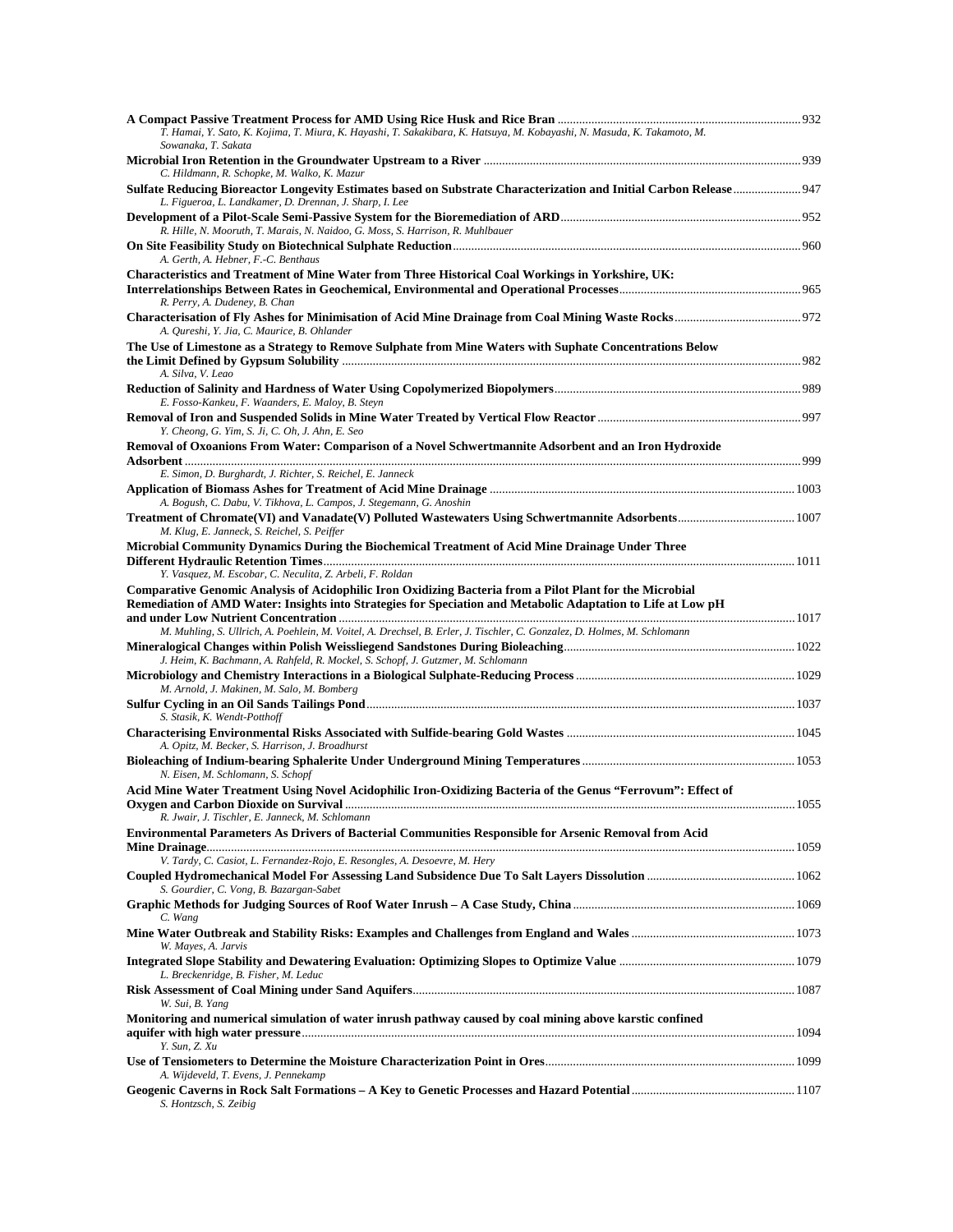| T. Schicht, K. Dunnbier, K. Thiemann, F. Borne<br>T. Schicht, A. Gessert, H. Thoma, B. Lucke, H.-P. Schleubner, B. Duschka<br>Forecasting the Water Disaster for Coal Mining Under Sea Area in the Beizao Coalmine, Shandong Province,<br>Z. Xu, Y. Sun<br>S. Dong, Q. Liu, H. Wang<br>H. Idrysy, L. Sultanov<br>Adit Dewatering at a Proposed Gold Mine: Numerical Analysis of a Large-Scale Long-Term Pumping Test  1129<br>D. Paszkowski, C. Mendoza, T. Crozier, M. Holtby<br>R. Dennis, I. Dennis<br>D. Graham, C. Tomsu, E. Martensson<br>V. Clausnitzer, V. Mirnyy<br>M. Nitz, R. Eichler, M. Biedermann, H. Mansel, C. Drebenstedt, M. Struzina, P. Jolas<br>J. Vandenberg, K. Salzsauler, S. Donald<br>J. Charles, J. Declercq, R. Bowell, A. Barnes, R. Warrender<br>M. Eckart, C. Klinger, I. Dennis, R. Dennis<br>J. Luo, M. Beek, J. Plumacher, S. Seifert, B. Monninkhoff<br>R. Blankenburg, F. Bruckner, H. Ceranski, H. Mansel<br>R. Schopke, V. Preub, L. Zahn, K. Thurmer<br>A. Weber, C. Koch, O. Totsche, F. Bilek<br>A. Huisamen, C. Wolkersdorfer<br>B. Sennerfors, P. Wallman<br>J. Lippmann-Pipke, L. Karimzadeh, P. Blanc, S. Eichelbaum, S. Schymura, T. Fruhwirt, K. Rogoz, J. Kulenkampff<br>G. Pereira, H. Rocha, D. Hoffert, P. Paiva<br>Reactive Transport Modelling of the Contaminant Release from Uranium Tailings Using PhreeqC/Excel-coupling 1229<br>R. Sieland, T. Metschies, S. Jahn<br>Validating WRD Conceptual Models and Implications for Mine Closure in Semi Arid Environments: a High Level<br>S. Pearce, J. Pearce<br>J. Dent, T. Rotting, M. Williams<br>C. Courbet, M. Wysocka, L. Martin, I. Chmielewska, M. Bonczyk, B. Michalik, E. Barker, M. Zebracki, A. Mangeret<br>M. Bailey, C. Gandy, A. Jarvis<br>R. Bowell, K. Smith, G. Plumlee, P. Hageman, R. Kleinmann<br>R. Hedin<br>E. Hardwick, J. Hardwick<br>H.-J. Friedrich | Vulnerability Analysis on Potash Mining Dumps Using Tomographic Measurements, Modeling and Petrophysical    |  |
|------------------------------------------------------------------------------------------------------------------------------------------------------------------------------------------------------------------------------------------------------------------------------------------------------------------------------------------------------------------------------------------------------------------------------------------------------------------------------------------------------------------------------------------------------------------------------------------------------------------------------------------------------------------------------------------------------------------------------------------------------------------------------------------------------------------------------------------------------------------------------------------------------------------------------------------------------------------------------------------------------------------------------------------------------------------------------------------------------------------------------------------------------------------------------------------------------------------------------------------------------------------------------------------------------------------------------------------------------------------------------------------------------------------------------------------------------------------------------------------------------------------------------------------------------------------------------------------------------------------------------------------------------------------------------------------------------------------------------------------------------------------------------------------------------------------------------------------------------------------------------------|-------------------------------------------------------------------------------------------------------------|--|
|                                                                                                                                                                                                                                                                                                                                                                                                                                                                                                                                                                                                                                                                                                                                                                                                                                                                                                                                                                                                                                                                                                                                                                                                                                                                                                                                                                                                                                                                                                                                                                                                                                                                                                                                                                                                                                                                                    |                                                                                                             |  |
|                                                                                                                                                                                                                                                                                                                                                                                                                                                                                                                                                                                                                                                                                                                                                                                                                                                                                                                                                                                                                                                                                                                                                                                                                                                                                                                                                                                                                                                                                                                                                                                                                                                                                                                                                                                                                                                                                    | Seismologic Long-time Monitoring of the Inner Burden Dump in Schlabendorf/south with Hazards of Soil-       |  |
|                                                                                                                                                                                                                                                                                                                                                                                                                                                                                                                                                                                                                                                                                                                                                                                                                                                                                                                                                                                                                                                                                                                                                                                                                                                                                                                                                                                                                                                                                                                                                                                                                                                                                                                                                                                                                                                                                    |                                                                                                             |  |
|                                                                                                                                                                                                                                                                                                                                                                                                                                                                                                                                                                                                                                                                                                                                                                                                                                                                                                                                                                                                                                                                                                                                                                                                                                                                                                                                                                                                                                                                                                                                                                                                                                                                                                                                                                                                                                                                                    |                                                                                                             |  |
|                                                                                                                                                                                                                                                                                                                                                                                                                                                                                                                                                                                                                                                                                                                                                                                                                                                                                                                                                                                                                                                                                                                                                                                                                                                                                                                                                                                                                                                                                                                                                                                                                                                                                                                                                                                                                                                                                    |                                                                                                             |  |
|                                                                                                                                                                                                                                                                                                                                                                                                                                                                                                                                                                                                                                                                                                                                                                                                                                                                                                                                                                                                                                                                                                                                                                                                                                                                                                                                                                                                                                                                                                                                                                                                                                                                                                                                                                                                                                                                                    |                                                                                                             |  |
|                                                                                                                                                                                                                                                                                                                                                                                                                                                                                                                                                                                                                                                                                                                                                                                                                                                                                                                                                                                                                                                                                                                                                                                                                                                                                                                                                                                                                                                                                                                                                                                                                                                                                                                                                                                                                                                                                    |                                                                                                             |  |
|                                                                                                                                                                                                                                                                                                                                                                                                                                                                                                                                                                                                                                                                                                                                                                                                                                                                                                                                                                                                                                                                                                                                                                                                                                                                                                                                                                                                                                                                                                                                                                                                                                                                                                                                                                                                                                                                                    |                                                                                                             |  |
|                                                                                                                                                                                                                                                                                                                                                                                                                                                                                                                                                                                                                                                                                                                                                                                                                                                                                                                                                                                                                                                                                                                                                                                                                                                                                                                                                                                                                                                                                                                                                                                                                                                                                                                                                                                                                                                                                    |                                                                                                             |  |
|                                                                                                                                                                                                                                                                                                                                                                                                                                                                                                                                                                                                                                                                                                                                                                                                                                                                                                                                                                                                                                                                                                                                                                                                                                                                                                                                                                                                                                                                                                                                                                                                                                                                                                                                                                                                                                                                                    |                                                                                                             |  |
|                                                                                                                                                                                                                                                                                                                                                                                                                                                                                                                                                                                                                                                                                                                                                                                                                                                                                                                                                                                                                                                                                                                                                                                                                                                                                                                                                                                                                                                                                                                                                                                                                                                                                                                                                                                                                                                                                    |                                                                                                             |  |
|                                                                                                                                                                                                                                                                                                                                                                                                                                                                                                                                                                                                                                                                                                                                                                                                                                                                                                                                                                                                                                                                                                                                                                                                                                                                                                                                                                                                                                                                                                                                                                                                                                                                                                                                                                                                                                                                                    | Field Tests and Ecological Assessment of an Opencast Mine-Dewatering using a Horizontal Directional Drilled |  |
|                                                                                                                                                                                                                                                                                                                                                                                                                                                                                                                                                                                                                                                                                                                                                                                                                                                                                                                                                                                                                                                                                                                                                                                                                                                                                                                                                                                                                                                                                                                                                                                                                                                                                                                                                                                                                                                                                    |                                                                                                             |  |
|                                                                                                                                                                                                                                                                                                                                                                                                                                                                                                                                                                                                                                                                                                                                                                                                                                                                                                                                                                                                                                                                                                                                                                                                                                                                                                                                                                                                                                                                                                                                                                                                                                                                                                                                                                                                                                                                                    |                                                                                                             |  |
|                                                                                                                                                                                                                                                                                                                                                                                                                                                                                                                                                                                                                                                                                                                                                                                                                                                                                                                                                                                                                                                                                                                                                                                                                                                                                                                                                                                                                                                                                                                                                                                                                                                                                                                                                                                                                                                                                    | Prediction of Source Term Leachate Quality from Waste Rock Dumps: A Case Study from an Iron Ore Deposit in  |  |
|                                                                                                                                                                                                                                                                                                                                                                                                                                                                                                                                                                                                                                                                                                                                                                                                                                                                                                                                                                                                                                                                                                                                                                                                                                                                                                                                                                                                                                                                                                                                                                                                                                                                                                                                                                                                                                                                                    |                                                                                                             |  |
|                                                                                                                                                                                                                                                                                                                                                                                                                                                                                                                                                                                                                                                                                                                                                                                                                                                                                                                                                                                                                                                                                                                                                                                                                                                                                                                                                                                                                                                                                                                                                                                                                                                                                                                                                                                                                                                                                    |                                                                                                             |  |
|                                                                                                                                                                                                                                                                                                                                                                                                                                                                                                                                                                                                                                                                                                                                                                                                                                                                                                                                                                                                                                                                                                                                                                                                                                                                                                                                                                                                                                                                                                                                                                                                                                                                                                                                                                                                                                                                                    |                                                                                                             |  |
|                                                                                                                                                                                                                                                                                                                                                                                                                                                                                                                                                                                                                                                                                                                                                                                                                                                                                                                                                                                                                                                                                                                                                                                                                                                                                                                                                                                                                                                                                                                                                                                                                                                                                                                                                                                                                                                                                    |                                                                                                             |  |
|                                                                                                                                                                                                                                                                                                                                                                                                                                                                                                                                                                                                                                                                                                                                                                                                                                                                                                                                                                                                                                                                                                                                                                                                                                                                                                                                                                                                                                                                                                                                                                                                                                                                                                                                                                                                                                                                                    |                                                                                                             |  |
|                                                                                                                                                                                                                                                                                                                                                                                                                                                                                                                                                                                                                                                                                                                                                                                                                                                                                                                                                                                                                                                                                                                                                                                                                                                                                                                                                                                                                                                                                                                                                                                                                                                                                                                                                                                                                                                                                    |                                                                                                             |  |
|                                                                                                                                                                                                                                                                                                                                                                                                                                                                                                                                                                                                                                                                                                                                                                                                                                                                                                                                                                                                                                                                                                                                                                                                                                                                                                                                                                                                                                                                                                                                                                                                                                                                                                                                                                                                                                                                                    |                                                                                                             |  |
|                                                                                                                                                                                                                                                                                                                                                                                                                                                                                                                                                                                                                                                                                                                                                                                                                                                                                                                                                                                                                                                                                                                                                                                                                                                                                                                                                                                                                                                                                                                                                                                                                                                                                                                                                                                                                                                                                    |                                                                                                             |  |
|                                                                                                                                                                                                                                                                                                                                                                                                                                                                                                                                                                                                                                                                                                                                                                                                                                                                                                                                                                                                                                                                                                                                                                                                                                                                                                                                                                                                                                                                                                                                                                                                                                                                                                                                                                                                                                                                                    |                                                                                                             |  |
|                                                                                                                                                                                                                                                                                                                                                                                                                                                                                                                                                                                                                                                                                                                                                                                                                                                                                                                                                                                                                                                                                                                                                                                                                                                                                                                                                                                                                                                                                                                                                                                                                                                                                                                                                                                                                                                                                    |                                                                                                             |  |
|                                                                                                                                                                                                                                                                                                                                                                                                                                                                                                                                                                                                                                                                                                                                                                                                                                                                                                                                                                                                                                                                                                                                                                                                                                                                                                                                                                                                                                                                                                                                                                                                                                                                                                                                                                                                                                                                                    |                                                                                                             |  |
|                                                                                                                                                                                                                                                                                                                                                                                                                                                                                                                                                                                                                                                                                                                                                                                                                                                                                                                                                                                                                                                                                                                                                                                                                                                                                                                                                                                                                                                                                                                                                                                                                                                                                                                                                                                                                                                                                    |                                                                                                             |  |
|                                                                                                                                                                                                                                                                                                                                                                                                                                                                                                                                                                                                                                                                                                                                                                                                                                                                                                                                                                                                                                                                                                                                                                                                                                                                                                                                                                                                                                                                                                                                                                                                                                                                                                                                                                                                                                                                                    |                                                                                                             |  |
|                                                                                                                                                                                                                                                                                                                                                                                                                                                                                                                                                                                                                                                                                                                                                                                                                                                                                                                                                                                                                                                                                                                                                                                                                                                                                                                                                                                                                                                                                                                                                                                                                                                                                                                                                                                                                                                                                    | 3D Geological Modelling for Geo-environmental Characterization of Mineral Deposits and Pragmatic            |  |
|                                                                                                                                                                                                                                                                                                                                                                                                                                                                                                                                                                                                                                                                                                                                                                                                                                                                                                                                                                                                                                                                                                                                                                                                                                                                                                                                                                                                                                                                                                                                                                                                                                                                                                                                                                                                                                                                                    |                                                                                                             |  |
|                                                                                                                                                                                                                                                                                                                                                                                                                                                                                                                                                                                                                                                                                                                                                                                                                                                                                                                                                                                                                                                                                                                                                                                                                                                                                                                                                                                                                                                                                                                                                                                                                                                                                                                                                                                                                                                                                    |                                                                                                             |  |
|                                                                                                                                                                                                                                                                                                                                                                                                                                                                                                                                                                                                                                                                                                                                                                                                                                                                                                                                                                                                                                                                                                                                                                                                                                                                                                                                                                                                                                                                                                                                                                                                                                                                                                                                                                                                                                                                                    |                                                                                                             |  |
|                                                                                                                                                                                                                                                                                                                                                                                                                                                                                                                                                                                                                                                                                                                                                                                                                                                                                                                                                                                                                                                                                                                                                                                                                                                                                                                                                                                                                                                                                                                                                                                                                                                                                                                                                                                                                                                                                    | Metal Recovery from Mine WATERs: Feasibility and Options—An Example Assessment from the Colorado            |  |
|                                                                                                                                                                                                                                                                                                                                                                                                                                                                                                                                                                                                                                                                                                                                                                                                                                                                                                                                                                                                                                                                                                                                                                                                                                                                                                                                                                                                                                                                                                                                                                                                                                                                                                                                                                                                                                                                                    |                                                                                                             |  |
|                                                                                                                                                                                                                                                                                                                                                                                                                                                                                                                                                                                                                                                                                                                                                                                                                                                                                                                                                                                                                                                                                                                                                                                                                                                                                                                                                                                                                                                                                                                                                                                                                                                                                                                                                                                                                                                                                    | Long-term Minimization of Mine Water Treatment Costs Through Passive Treatment and Production of a          |  |
|                                                                                                                                                                                                                                                                                                                                                                                                                                                                                                                                                                                                                                                                                                                                                                                                                                                                                                                                                                                                                                                                                                                                                                                                                                                                                                                                                                                                                                                                                                                                                                                                                                                                                                                                                                                                                                                                                    |                                                                                                             |  |
|                                                                                                                                                                                                                                                                                                                                                                                                                                                                                                                                                                                                                                                                                                                                                                                                                                                                                                                                                                                                                                                                                                                                                                                                                                                                                                                                                                                                                                                                                                                                                                                                                                                                                                                                                                                                                                                                                    |                                                                                                             |  |
|                                                                                                                                                                                                                                                                                                                                                                                                                                                                                                                                                                                                                                                                                                                                                                                                                                                                                                                                                                                                                                                                                                                                                                                                                                                                                                                                                                                                                                                                                                                                                                                                                                                                                                                                                                                                                                                                                    | Membrane Electrolysis – A Promising Technology for Mine Water Treatment, Radionuclide Separation, and       |  |